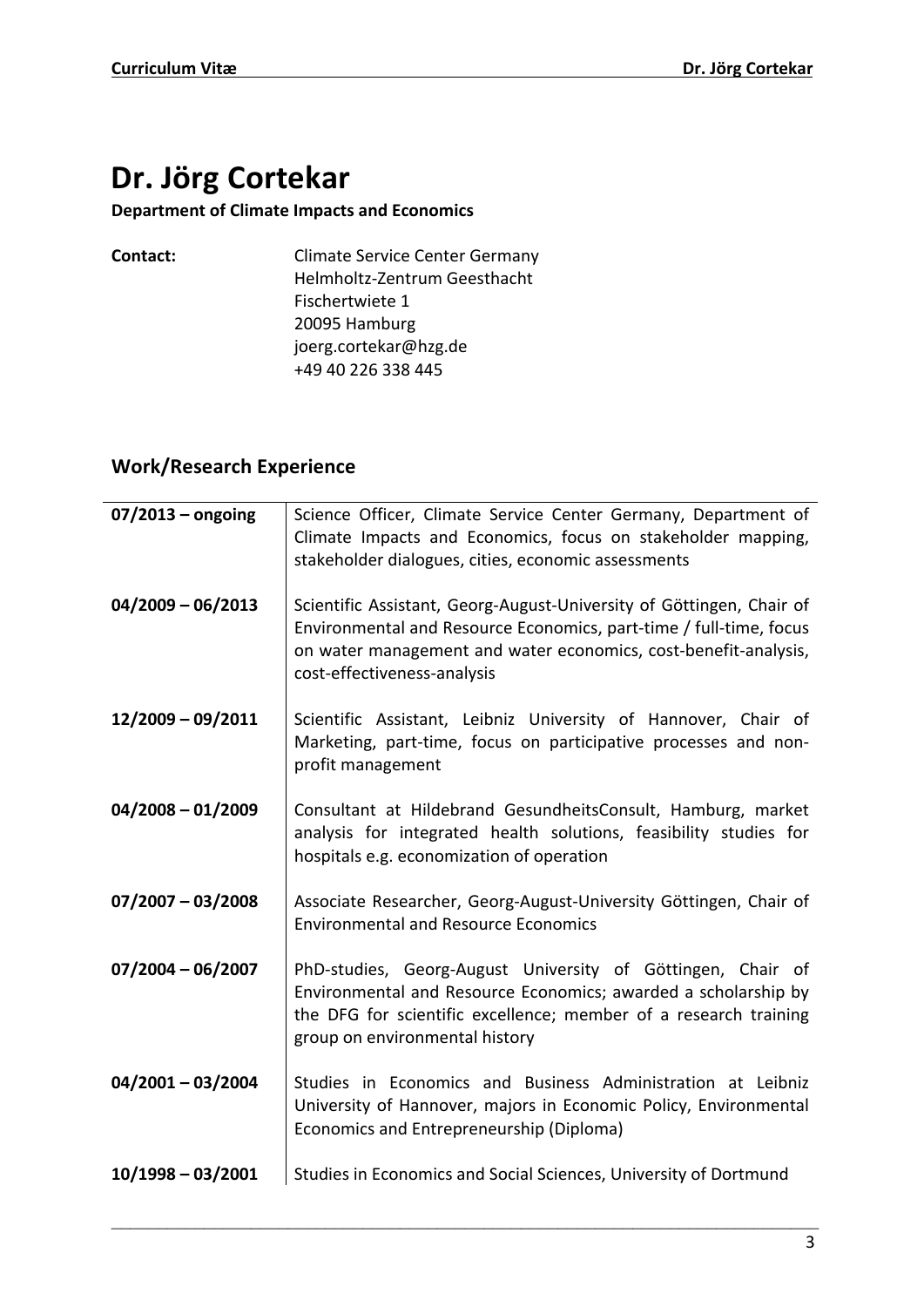## **General Fields of Interests**

| <b>Thematic foci</b> | Stakeholder analysis, stakeholder mapping, stakeholder dialogues,<br>providers and users of climate services, participatory decision<br>making, cost-benefit-analysis, cost-effectiveness-analysis, evaluation<br>of climate services (products) |
|----------------------|--------------------------------------------------------------------------------------------------------------------------------------------------------------------------------------------------------------------------------------------------|
|                      | Water management, in particular socio-economics acc. to European<br>regulations (Water Framework Directive, Marine<br>Strategy<br>Framework Directive)                                                                                           |
|                      | Supporting cities / municipalities to adapt to climate change                                                                                                                                                                                    |
|                      | Energy Economics, adaptation and mitigation in the energy sector.                                                                                                                                                                                |
| <b>Regional foci</b> | Europe (especially in the frameworks of JPI Climate and the<br>European Climate Service Partnership), in particular Germany                                                                                                                      |

# **Professional Qualifications**

| <b>Selected Projects</b><br>and Initiatives | Joint Programming Initiative Climate (ongoing): part of module 2<br>'Researching Climate Services Development and Deployment';<br>identifying and analyzing providers and users of climate services,<br>development<br>of<br>the<br>Climate<br>Knowledge<br>Hub<br>(www.climate-knowledge-hub.org)                                                                    |
|---------------------------------------------|-----------------------------------------------------------------------------------------------------------------------------------------------------------------------------------------------------------------------------------------------------------------------------------------------------------------------------------------------------------------------|
|                                             | Belgium Science Policy Office (2014): Study in Support of the<br>Establishment of a Center of Excellence on Climate                                                                                                                                                                                                                                                   |
|                                             | Deutsche Gesellschaft für Internationale Zusammenarbeit (GIZ)<br>GmbH (2014): Scoping of Climate Information and Services for<br>Decision Making and Planning of Climate Change Adaptation (in the<br>Philippines)                                                                                                                                                    |
|                                             | Federal Ministry for the Environment, Nature Protection and<br>Nuclear Safety (Germany) / Ministry for the Environment, Energy<br>Climate Protection (Lower-Saxony) / Ministerie<br>and<br>van<br>Infrastructuur en Milieu (NL) (2013/2014): Developing a Proposal<br>for a Regional Scheme on Payments for Ecosystem Services in the<br>trans-boundary Vechte Region |
|                                             | Ministry for the Environment, Energy and Climate Protection<br>(Lower-Saxony) (2009/2010): Setting up a Program of Measures<br>according to Art. 11 of the Water Framework Directive - Analyzing<br>Cost-Efficiency in the Process of Selecting Measures                                                                                                              |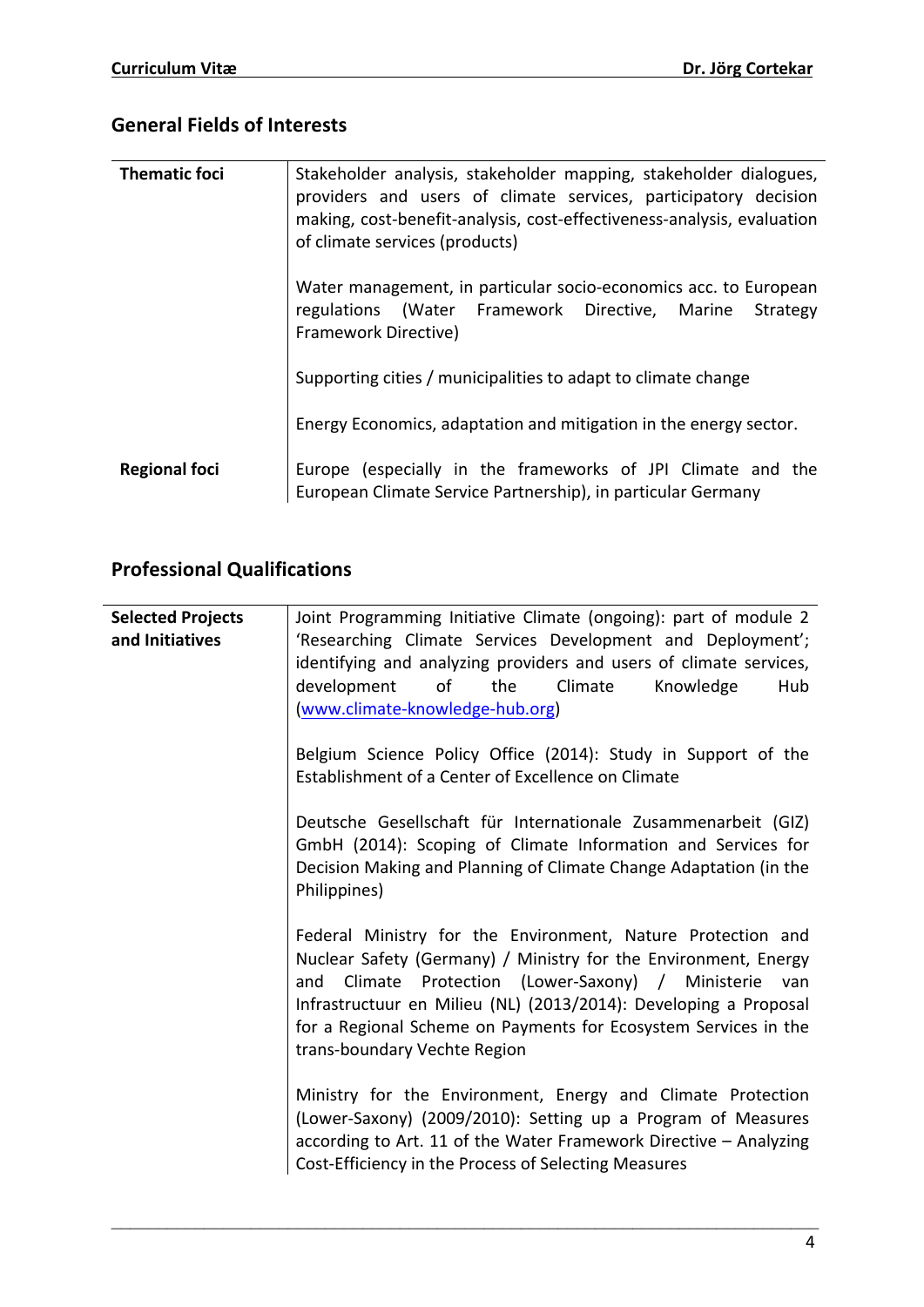| Development of<br><b>Research Proposals</b> | Scientific proposal development and writing for several research<br>proposals for the University of Göttingen and the Climate Service<br><b>Center Germany</b>                                                                                                                                           |
|---------------------------------------------|----------------------------------------------------------------------------------------------------------------------------------------------------------------------------------------------------------------------------------------------------------------------------------------------------------|
|                                             | EU calls (H2020) and calls from German federal ministries<br>respectively                                                                                                                                                                                                                                |
|                                             |                                                                                                                                                                                                                                                                                                          |
| <b>Teaching</b>                             | Seminar on Environmental and Resource Economics: 2005, 2007,<br>2008, 2010, 2011, 2012, and 2013 (in cooperation with changing<br>partners, e.g. Ministry for the Environment, Energy and Climate<br>Protection (Lower-Saxony), Climate Service Center, EnBW, Federal<br>Agency for Nature Conservation) |
|                                             | Lecture on Environmental Policy: 2010, 2011, 2012, 2013                                                                                                                                                                                                                                                  |
|                                             | Lecture on Non-Profit Management: 2011                                                                                                                                                                                                                                                                   |
|                                             | Colloquia on 'Introduction to Economics': 2006 and 2007                                                                                                                                                                                                                                                  |
|                                             | Lecture on Economics of Nature Protection: 2006                                                                                                                                                                                                                                                          |

### **Selected Publications and Presentations:**

| <b>Books and Book</b><br><b>Contributions</b> | Lauterbach, F.R./Buchs, A.K./Cortekar, J./Marggraf, R. (Eds.) (2012):<br>Handbuch zu den ökonomischen Anforderungen der europäischen<br>Gewässerpolitik - Implikationen und Erfahrungen aus Theorie und<br>Praxis, Stuttgart                                                                                                                                            |
|-----------------------------------------------|-------------------------------------------------------------------------------------------------------------------------------------------------------------------------------------------------------------------------------------------------------------------------------------------------------------------------------------------------------------------------|
|                                               | Pschichholz, P./Cortekar, J. (2012): Gebietskooperationen als<br>Instrument der Öffentlichkeitsbeteiligung - Bestandsaufnahme und<br>Optimierungspotenziale, in: Lauterbach, F.R. et al. (Eds.): Handbuch<br>den ökonomischen Anforderungen der europäischen<br>zu<br>Gewässerpolitik - Implikationen und Erfahrungen aus Theorie und<br>Praxis, Stuttgart, pp. 341-369 |
|                                               | Cortekar, J. (2012): Die Berücksichtigung von Kosteneffizienz nach<br>Art. 11 EG-WRRL - Notwendigkeit eines Mehrebenenansatzes, in:<br>Lauterbach, F.R. et al. (Eds.): Handbuch zu den ökonomischen<br>Anforderungen der europäischen Gewässerpolitik - Implikationen<br>und Erfahrungen aus Theorie und Praxis, Stuttgart, pp. 169-191                                 |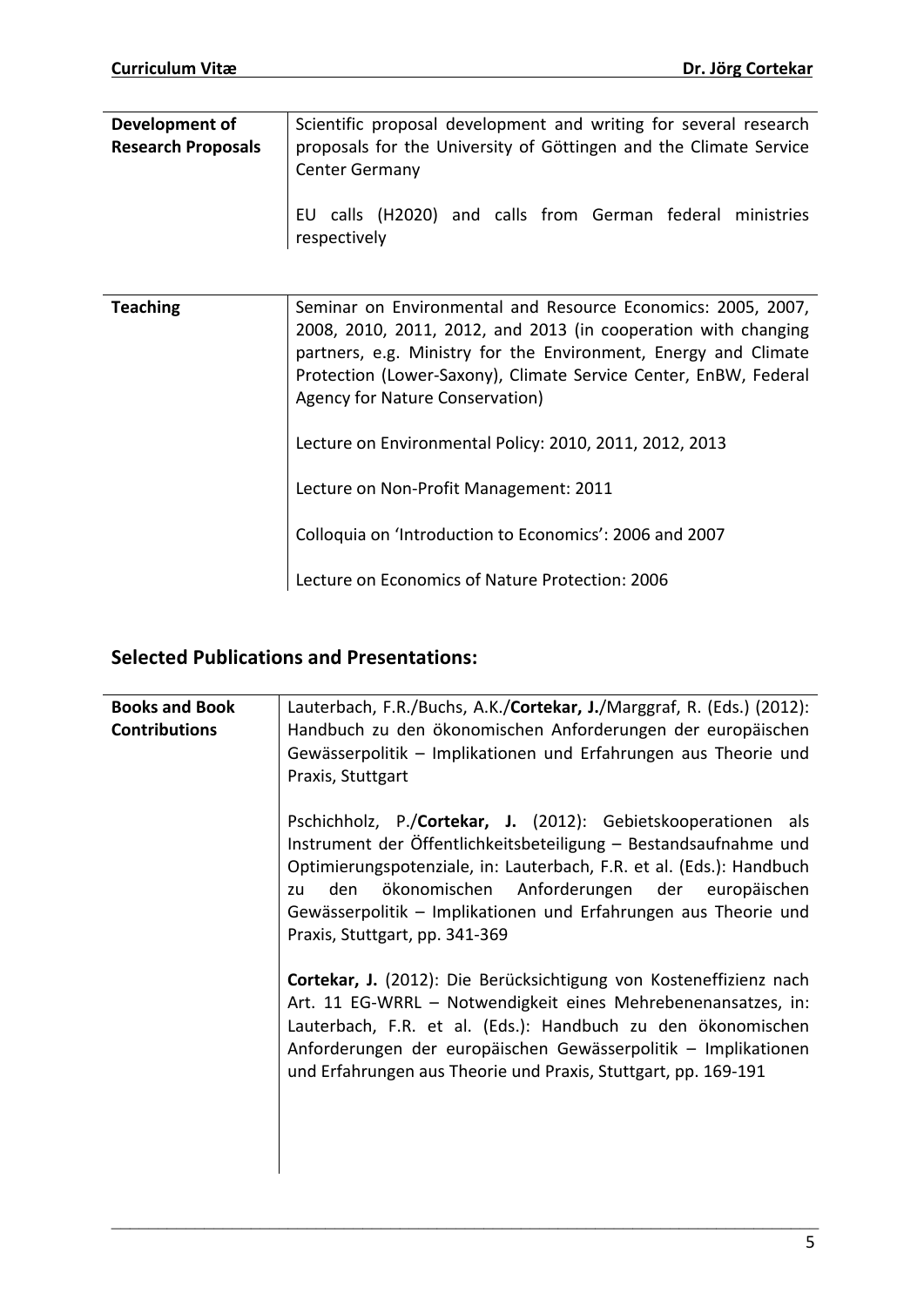**Cortekar, J./Marggraf, R. (2009): Camearlistic and Utilitarian** Conceptions of Hapiness and their Implications in Respect of Today's Environmental Crisis, in: Herrmann, B./Dalke, C. (Eds.): Elements  $-$ Continents: Approaches to Determinants of Environmental History and their Reification, Stuttgart, pp. 241-149

Hildebrandt, H./**Cortekar, J.**/Pimperl, A. et al. (2009): Finanzierung und Vergütung der Integrierten Versorgung aus Sicht einer Managementgesellschaft – Das Beispiel Gesundes Kinzigtal, in: Braun, G./Güssow, J./Heßbrügge, G./Schumann, A. (Eds.): Innovative Versorgungsformen im Gesundheitswesen - Konzepte und Praxisbeispiele erfolgreicher Finanzierung und Vergütung, Köln, pp. 49-64

Cortekar, J. (2007): Glückskonzepte des Kameralismus und Utilitarismus - Implikationen für die moderne Umweltökonomik und Umweltpolitik, Marburg

Cortekar, J./Jasper, J./Sundmacher, T. (2006): Die Umwelt in der Geschichte des ökonomischen Denkens, Marburg

**Cortekar, J./Hugenroth, S. (2006): Managed Care als Reformoption** für das deutsche Gesundheitswesen, Marburg

| Journals and<br><b>Magazines</b> | <b>Cortekar, J./Groth, M. (2015): Adapting Energy Infrastructure to</b><br>Climate Change - Is there a Need for Government Interventions and<br>Legal Obligations within the German "Energiewende"?, in: Energy<br>Procedia, Vol. 73, pp. 12-17, doi: 10.1016/j.egypro.2015.07.552 |
|----------------------------------|------------------------------------------------------------------------------------------------------------------------------------------------------------------------------------------------------------------------------------------------------------------------------------|
|                                  | Cortekar, J./Groth, M. (2014): Fracking - Viel Lärm um wenig<br>Potenzial, in: Wirtschaftsdienst, Vol. 94, No. 8, pp 8-9                                                                                                                                                           |
|                                  | Buchs, A.K./Cortekar, J. (2013): Ökonomische Analyse der Umwelt-<br>Ressourcenkosten gemäß Art. 9 EG-WRRL – ein<br>und<br>niedersächsischer Vorstoß, in: Wasser und Abfall, Vol. 15, No. 3,<br>pp. 14-18                                                                           |
|                                  | Cortekar, J./Groth, M. (2010): Die Bedeutung<br>von<br>Transaktionskosten und Verfügungsrechten - Eine Würdigung zum<br>100. Geburtstag von Ronald H. Coase, in: Wirtschaftsdienst, Vol. 90,<br>No. 12, pp. 826-830                                                                |
|                                  | Cortekar, J./Hennigs, N./Behrens, S. (2010): Die Relevanz des Public-<br>Private Partnerships für die Umsetzung der Wasserrahmenrichtlinie,<br>in: Wasser und Abfall, Vol. 12, No. 1-2, pp. 22-25                                                                                  |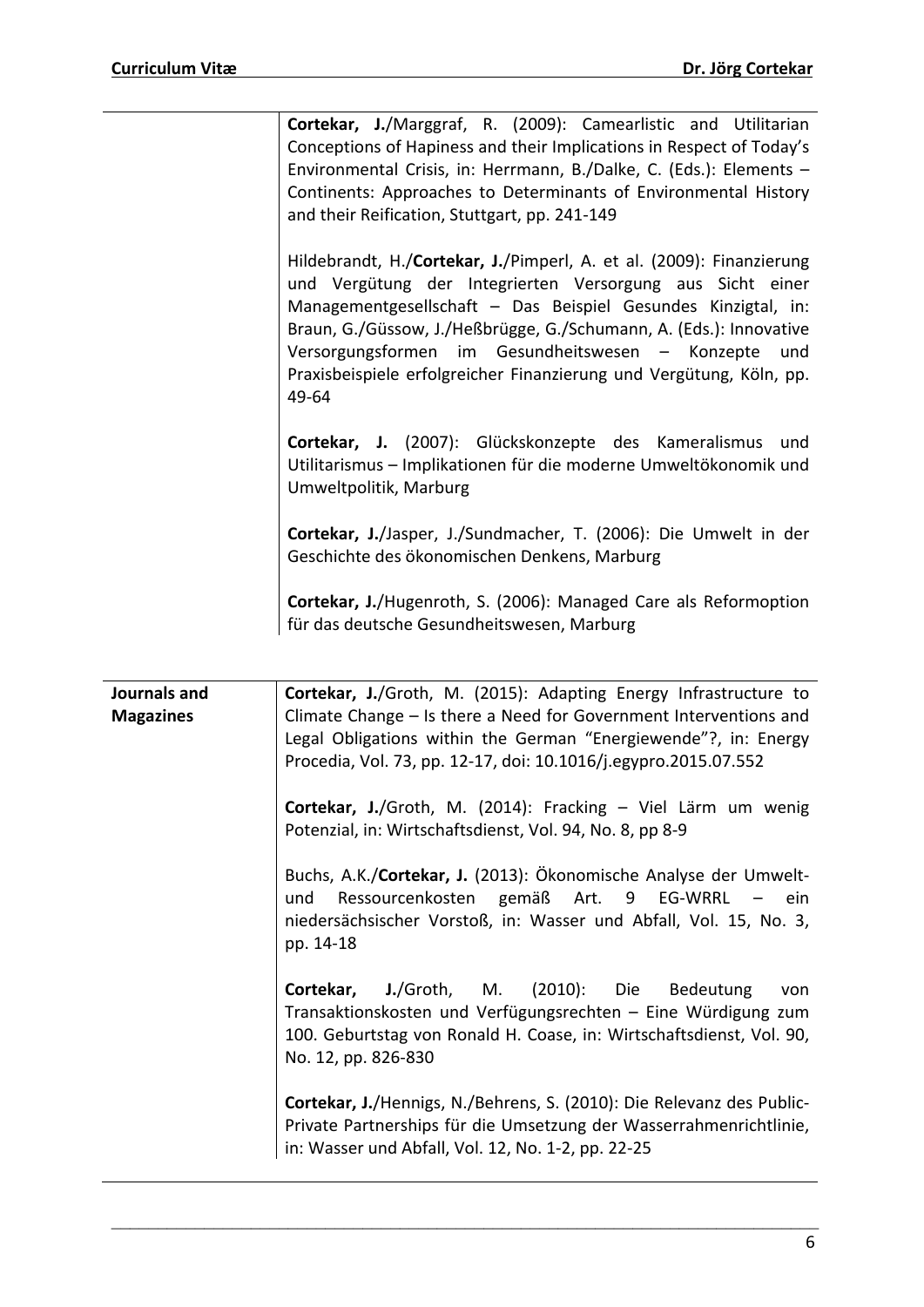| <b>Reports and</b><br><b>Background</b><br><b>Documents</b> | Brasseur, G./Cortekar, J. (2105): Study in Support of the<br>Establishment of a Center of Excellence on Climate, unpublished<br>report compiled for and commissioned by the Belgian Science Policy<br>Office (BELSPO)                                                         |
|-------------------------------------------------------------|-------------------------------------------------------------------------------------------------------------------------------------------------------------------------------------------------------------------------------------------------------------------------------|
|                                                             | Borowski-Maaser, I./Sauer, U./Cortekar, J./van der Meulen, S.<br>(2014): Final Report (DII.6 - V4) on Phase II of an Ecosystem Services<br>Project in the Vecht Basin: Developing a Proposal for a Regional<br>Scheme on Payments for Ecosystem Services. (VechtPES Project). |
|                                                             | Cortekar, J./Manez, M./Zölch, T. (2014): Klimadienstleistungen in<br>Deutschland - Eine Analyse der Anbieter und Anwender, CCS Report<br>16, Geesthacht                                                                                                                       |
|                                                             | Manez, M./Zölch, T./Cortekar, J. (2014): Mapping of Climate Service<br>Providers - Theoretical Foundation and Empirical Results: A German<br>Case Study, CSC Report 15, Geesthacht                                                                                            |
|                                                             | Cortekar, J./Remedio, A.R./Manez, M. (2014): Scoping of Climate<br>Information and Services in the Philippines, unpublished report<br>compiled for and commissioned by the Deutsche Gesellschaft für<br>Internationale Zusammenarbeit (GIZ) GmbH                              |
|                                                             | Cortekar, J./Groth, M. (2013): Der deutsche Energiesektor und seine<br>mögliche Betroffenheit durch den Klimawandel - Synthese der<br>bisherigen Aktivitäten und Erkenntnisse, CSC Report 14, Geesthacht                                                                      |
|                                                             | Cortekar, J./Buchs, A.K./Lauterbach, F.R./Marggraf, R. (2012):<br>Analyse der Umwelt- und Ressourcenkosten gemäß Art. 9 EG-WRRL;<br>unpublished background document compiled for the Ministry for the<br>Environment, Energy and Climate Protection (Lower-Saxony)            |

| <b>Others</b> | Groth, M./Cortekar; J. (2015): Die Relevanz von Klimawandelfolgen<br>Kritische Infrastrukturen am Beispiel des deutschen<br>für<br>Energiesektors. In: University of Lüneburg, Working Paper Series in<br>Economics, No. 335                                                  |
|---------------|-------------------------------------------------------------------------------------------------------------------------------------------------------------------------------------------------------------------------------------------------------------------------------|
|               | Groth, M./Cortekar, J. (2014): Climate Change Adaptation Strategies<br>within the framework oft he German "Energiewende" - Is there a<br>Need for Governmental Interventions and Legal Obligations? In:<br>University of Lüneburg, Working Paper Series in Economics, No. 315 |